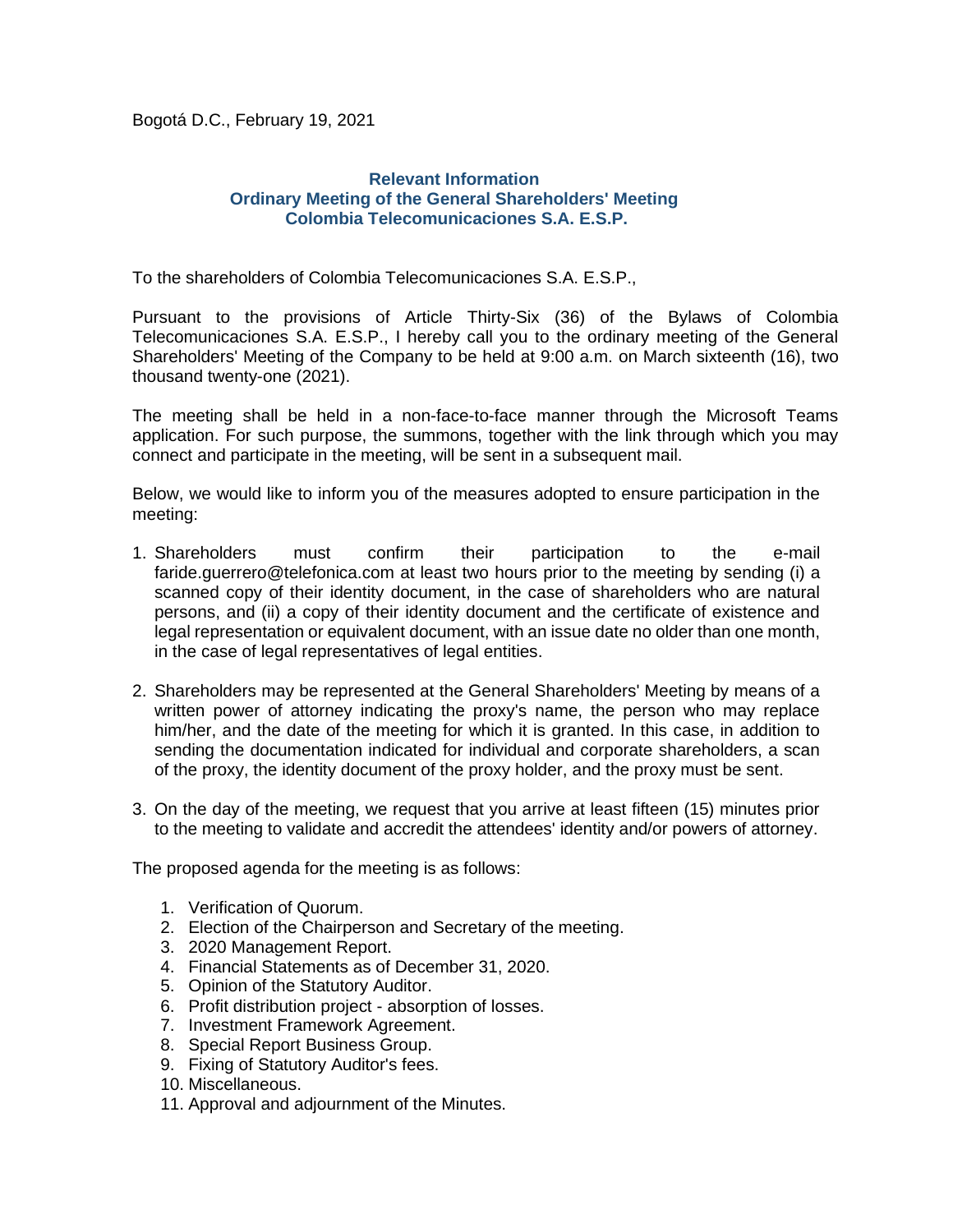In compliance with the right of inspection set forth in numeral 4 of Article 379 and Article 447 of the Code of Commerce, as of today's date, the documents indicated in Article 446 of the Code of Commerce, together with the official books and other vouchers required by law, are made available to the shareholders at the offices of the administration.

In compliance with the provisions of Article Thirty-Six (36) of the Company's Bylaws, the draft resolutions are attached for your consideration.

Additionally, the "Measures Adopted by the Board of Directors, in the meeting held on February 15, 2021, for the operation and holding of the meetings of the General Shareholders' Meeting for the year 2021" are attached.

Finally, it is hereby informed that from the receipt of this notice and up to five (5) days prior to the meeting, the Shareholders may request additional information or clarifications regarding the items on the agenda. The request must be submitted in writing addressed to the Company's General Secretary.

Cordially yours,

**MARTHA ELENA RUÍZ DÍAZ-GRANADOS** Legal Representative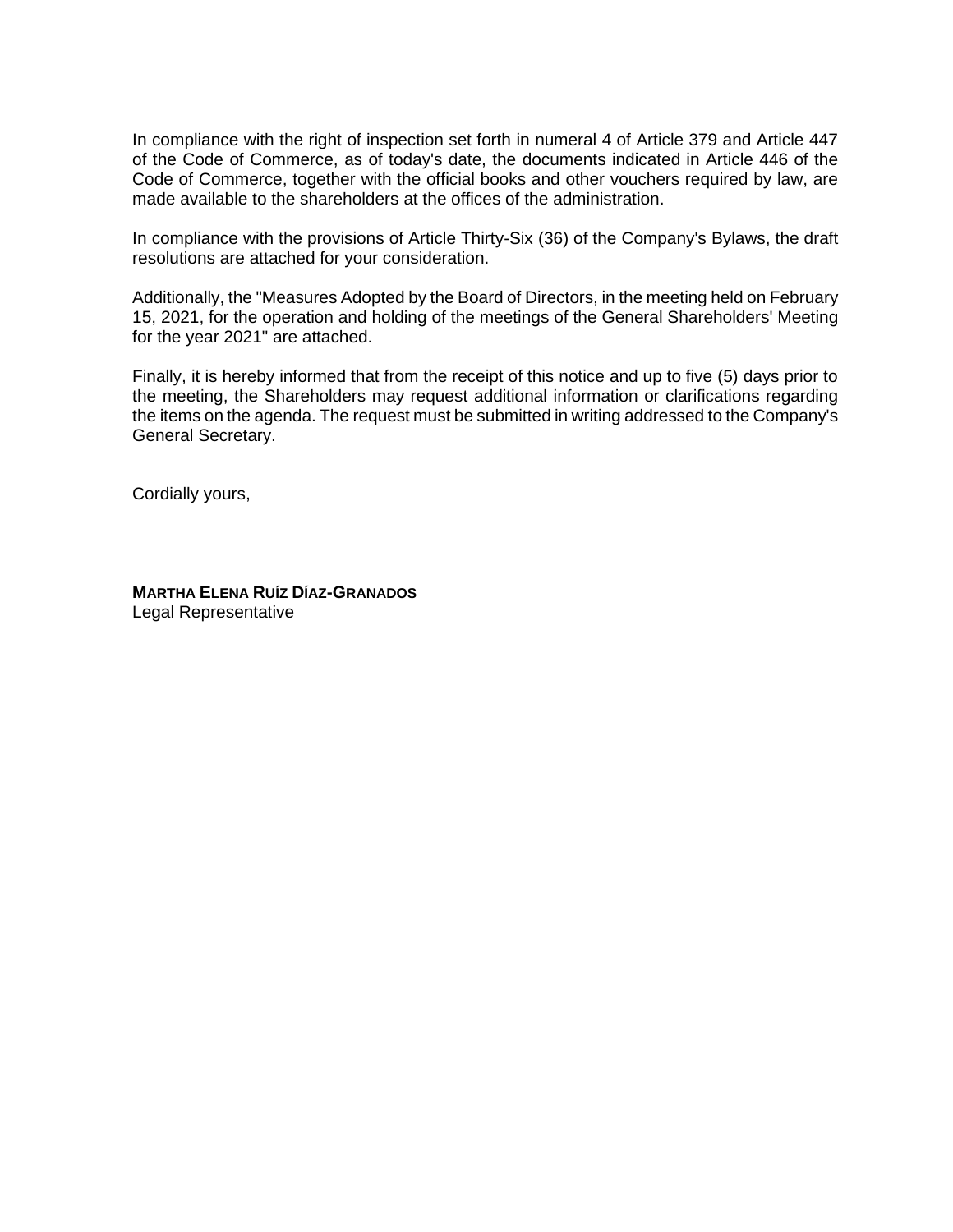# **RESOLUTION**

The General Shareholders' Meeting of Colombia Telecomunicaciones S.A. E.S.P. in use of its legal and statutory powers,

#### **RESOLVES:**

- **APPROVE** the separate 2020 Financial Statements of Colombia Telecomunicaciones S.A. E.S.P. and the 2020 Financial Statements consolidated with Operaciones Tecnológicas y Comerciales S.A.S, together with the accompanying notes and the annexes determined by law, under the terms of Article 446 of the Code of Commerce, in accordance with the accounting standards and policies for financial information adopted.
- **APPROVE** the separate 2020 Financial Statements of Colombia Telecomunicaciones S.A. E.S.P. and the 2020 Financial Statements consolidated with Operaciones Tecnológicas y Comerciales S.A.S, together with the accompanying notes and the annexes determined by law, under the terms of Article 446 of the Code of Commerce, in accordance with the accounting standards and policies for financial information adopted.
- **ORDER** that the Company's fiscal year 2020 losses be offset against the profits of subsequent fiscal years.
- **AUTHORIZE** the exclusion of the following Locations from Schedule 5 of the Investment Framework Agreement.

| Item | <b>Nombre Municipio</b> | Nombre Depto.           |
|------|-------------------------|-------------------------|
|      | <b>COVEÑAS</b>          | <b>SUCRE</b>            |
|      | <b>BARRANCAS</b>        | LA GUAJIRA              |
|      | PROVIDENCIA ISLA        | SAN ANDRES, PROVIDENCIA |

• **FIX** the fees of PwC Contadores y Auditores Ltda., Statutory Auditor of Colombia Telecomunicaciones S.A. E.S.P., for the period from April 1, 2021 to April 1, 2022, up to the amount of \$1,862,355,303.